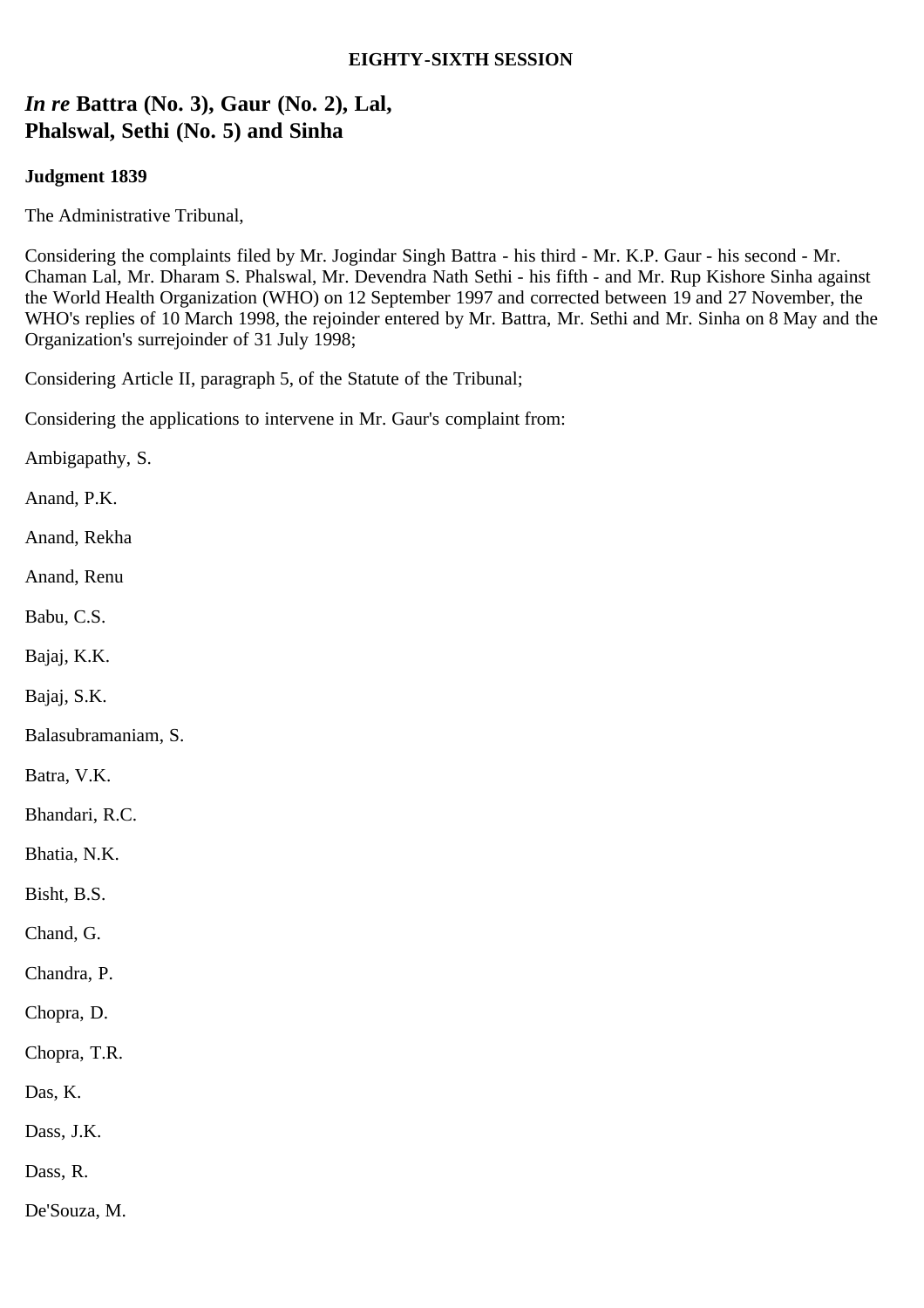Earland, R.

Frank, K.

Gupta, A.

Iyer, D.S.

Jagasia, N.K.

Jain, S.K.

Jayaraman, C.

Kapoor, Y.

Katyal, S.

Khanna, I.

Khanna, N.

Kohli, A.S.

Krishnan, R.

Luthra, B.

Malhotra, G.

Narula, J.S.

Pal, G.

Pal, R.

Pansar, B.

Pathak, D.C.

Pathania, G.P.S.

Pillai, G.B.

Sanghaliya, B.P.

Selvanayagam, D.

Sen, B.

Sethi, V.K.

Singh, G.

Singh, J.

Sharma, B.M.

Sharma, N.L.

Sharma, S.K.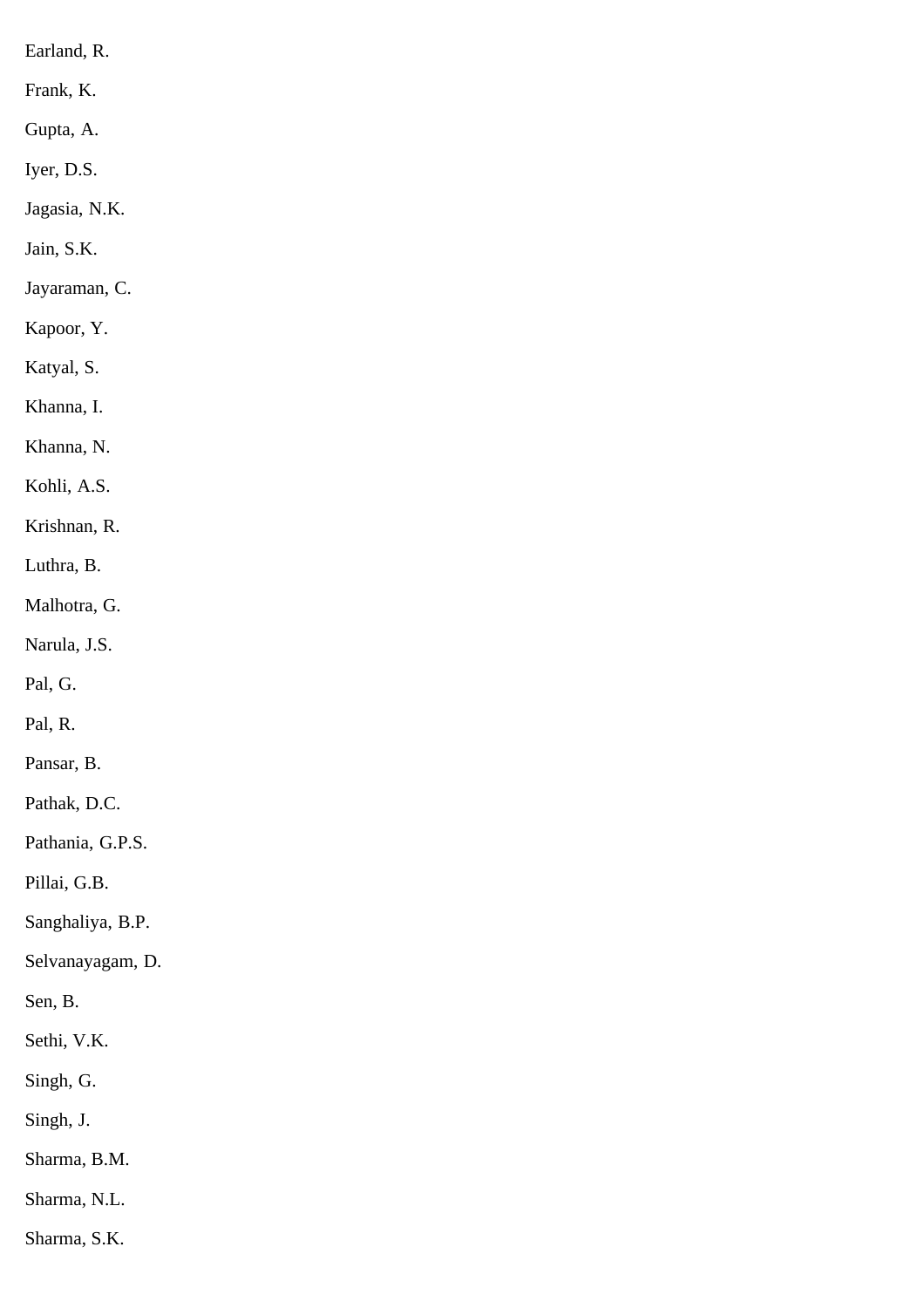Sharma, V.K.

Thakur, V.K.

Tokish, B.M.

Varma, V.K.

Veena, R.

Verma, J.K.

Vishwanathan, K.

Having examined the written submissions and decided not to order hearings, which none of the parties has applied for;

Considering that the complaints raise the same issues of fact and of law and should therefore be joined to form the subject of a single judgment;

Considering that the facts of the case and the pleadings may be summed up as follows:

A. At the material time the WHO employed the complainants in the General Service category of staff at its Regional Office for South-East Asia (SEARO) at New Delhi. Salaries of staff in that category are set and reviewed according to the rules and method set out in Judgment 1160 (*in re* Banota and others) under A.

By an information circular of 15 May 1995 SEARO announced a revision, No. 37, of the salary scales applicable to the complainants and other General Service category staff as from 1 July 1994. In a circular of 2 June 1995 it issued an amendment to that revision, No. 37(1), which was also to take effect on 1 July 1994 and which made "small adjustments" in pay for grades ND.4 to ND.7 and raised the child allowance.

On 11 August 1995 the complainants lodged appeals against the new scales. In its report of 22 October 1996 the regional Board of Appeal found no flaws in the local survey and the findings that had afforded the basis for the revised scales and it recommended rejecting their appeals. By letters dated 8 November 1996 the Regional Director told them that he did so, and they then went to the headquarters Board. In a report dated 2 May 1997 it too recommended rejection. By letters of 6 June 1997, which they are impugning, the Director-General endorsed that recommendation.

B. The complainants submit that the WHO based the revised scales on a survey of local pay that showed fatal flaws. After the staff representatives on the Local Salary Survey Committee (LSSC) had resigned in protest at the way in which the survey was being done the Committee was no longer properly constituted or competent to discharge its duties.

The "preparatory work" too was inadequate. The descriptions of "benchmark" jobs and the list of the comparator employers taken for the purpose of the survey did not get proper approval. WHO headquarters and the LSSC did not approve the questionnaire sent to the employers, and the procedure for consulting and questioning those employers was not completed. In short, the whole exercise was a "half-baked job, resulting in half-baked and faulty data". The WHO "rushed through" the process, knowing full well that it was "trampling upon" the guidelines in the local salary manual of the United Nations Consultative Committee on Administrative Questions (CCAQ) and on the principles set out in the "methodology" of the International Civil Service Commission (ICSC). Concurrent surveys were done of the pay of General Service staff and of the employees known as "national officers". Yet the guidelines in the manual plainly preclude such concurrent surveys, which result in distortions in the comparison of jobs. There were oddities in the new scales in that some grades contained too many steps, and yearly increments and the overlap between grades were reduced. There was breach of Staff Regulation 8.1, which requires the Director-General to "make provision for staff participation in the discussion of policies relating to staff questions".

The complainants ask the Tribunal to quash the impugned decisions and set aside the scales announced on 15 May and 2 June 1995. They want the Tribunal to order the WHO to carry out a "fresh" comprehensive survey. They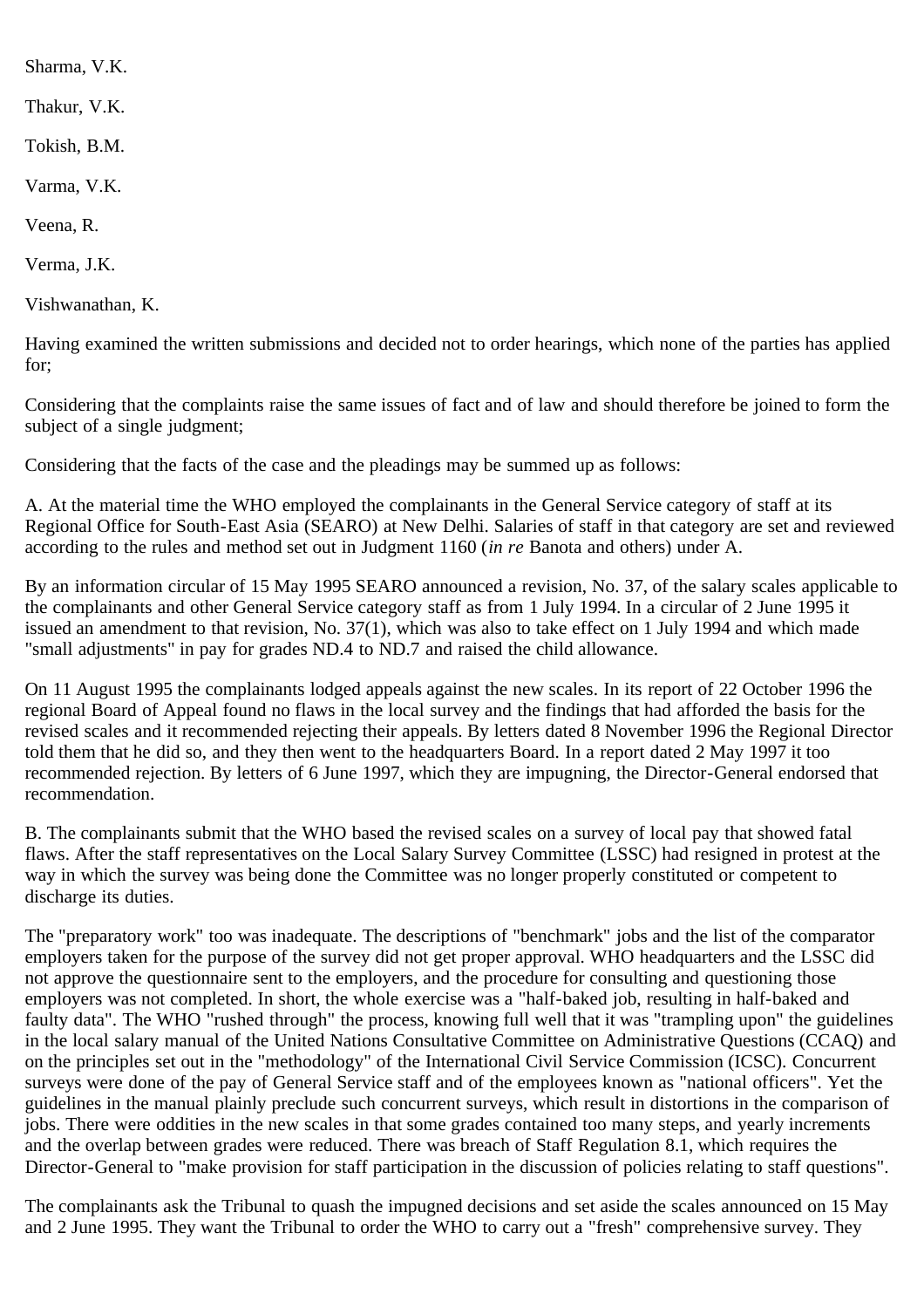claim damages for moral and material injury and costs.

C. The WHO replies that the revision complied with the rules and with the principles and "methodology" of salary surveys. It denies rushing through the preparatory work: sixteen months went by from the announcement of the survey until the start of interviews with local employers. It did not infringe the staff representatives' right to take part in the work of the LSSC: it was they themselves, including Mr. Battra, who withdrew. So there was no breach of Regulation 8.1.

In any event the survey began after the questionnaire and the descriptions of "benchmark jobs" had been drawn up. The Committee itself endorsed the list of comparator employers. The complainants offer not a shred of evidence to back up their allegations of flaws in the choice of employers, the matching of jobs and the structure of scales. Trying to shift the burden of proof to the Organization will not do. As for the concurrent surveys of pay of General Service staff and national officers, the reasons for them were explained at the time to the staff representatives. Concurrent surveys offered several advantages and were not in breach of the manual or the methodology. Indeed they are common practice at over a hundred United Nations duty stations.

D. In their rejoinder Mr. Battra, Mr. Sethi and Mr. Sinha enlarge on their pleas and comment on arguments in the reply. They maintain that, the Committee not being competent at the material time to approve the sample job descriptions, the survey it purported to carry out was unlawful. As to the salary scales, the WHO failed to maintain "harmonious progression" from grade to grade and the transition from the earlier scales was abrupt.

E. In its surrejoinder the Organization observes that the rejoinder from Mr. Battra, Mr. Sethi and Mr. Sinha is a mere rehash of earlier pleas. The voluntary withdrawal of the staff representatives from the Committee neither prevented it from doing its job nor invalidated its recommendations. Besides, the staff representatives did not withdraw until the descriptions of benchmark jobs had been made. The scales duly reflected the best terms of employment at New Delhi at the time, and the differentials between grades fell within the range that the methodology allowed.

### **CONSIDERATIONS**

1. In March 1995, after several postponements, the World Health Organization made a survey of local pay in New Delhi for the purpose of revising salary scales for staff in the General Service category employed at that duty station by agencies belonging to the common system of the United Nations. The survey was done by the Organization's Regional Office for South-East Asia (SEARO) in New Delhi, but under direction from headquarters in Geneva.

2. On the strength of the findings of the survey the WHO revised the scales of pay for General Service staff in New Delhi. By circular 16 of 15 May 1995 SEARO, announced the new scales - described as revision 37 - for its own staff. They were to apply as from 1 July 1994. Circular 18 issued minor amendments of 2 June 1995, known as revision 37(1).

3. The complainants are members of the General Service category of the staff of SEARO: Mr. Battra has grade ND.7, Mr. Gaur ND.5, Mr. Lal ND.2, Mr. Phalswal ND.1B, Mr. Sethi ND.X and Mr. Sinha ND.6. In their view the new scales offered them more meagre increases in pay than staff in higher General Service grades and the survey had been done in utter disregard of the manual of the Committee of the United Nations on Administrative Questions (CCAQ). On 11 August 1995 they lodged appeals with the regional Board of Appeal against the new scales. The Regional Director rejected their appeals on 8 November 1996 on the Board's recommendation. They appealed to the headquarters Board of Appeal. It too recommended rejection, the Director-General agreed, and he dismissed their appeals by letters dated 6 June 1997, which are the decisions now under challenge.

## *The material rules*

4. The material rules were in two documents. One was the "general methodology" applied by the International Civil Service Commission (ICSC) in New York for carrying out surveys of the best conditions of service at duty stations other than headquarters. The other was the salary survey manual that the CCAQ had adopted as a guide for applying that methodology.

5. For New Delhi SEARO is what is known as the "designated agency" and the WHO the "responsible agency". The methodology and WHO Manual paragraph II.10.90 say that when a survey is to be made of local pay a body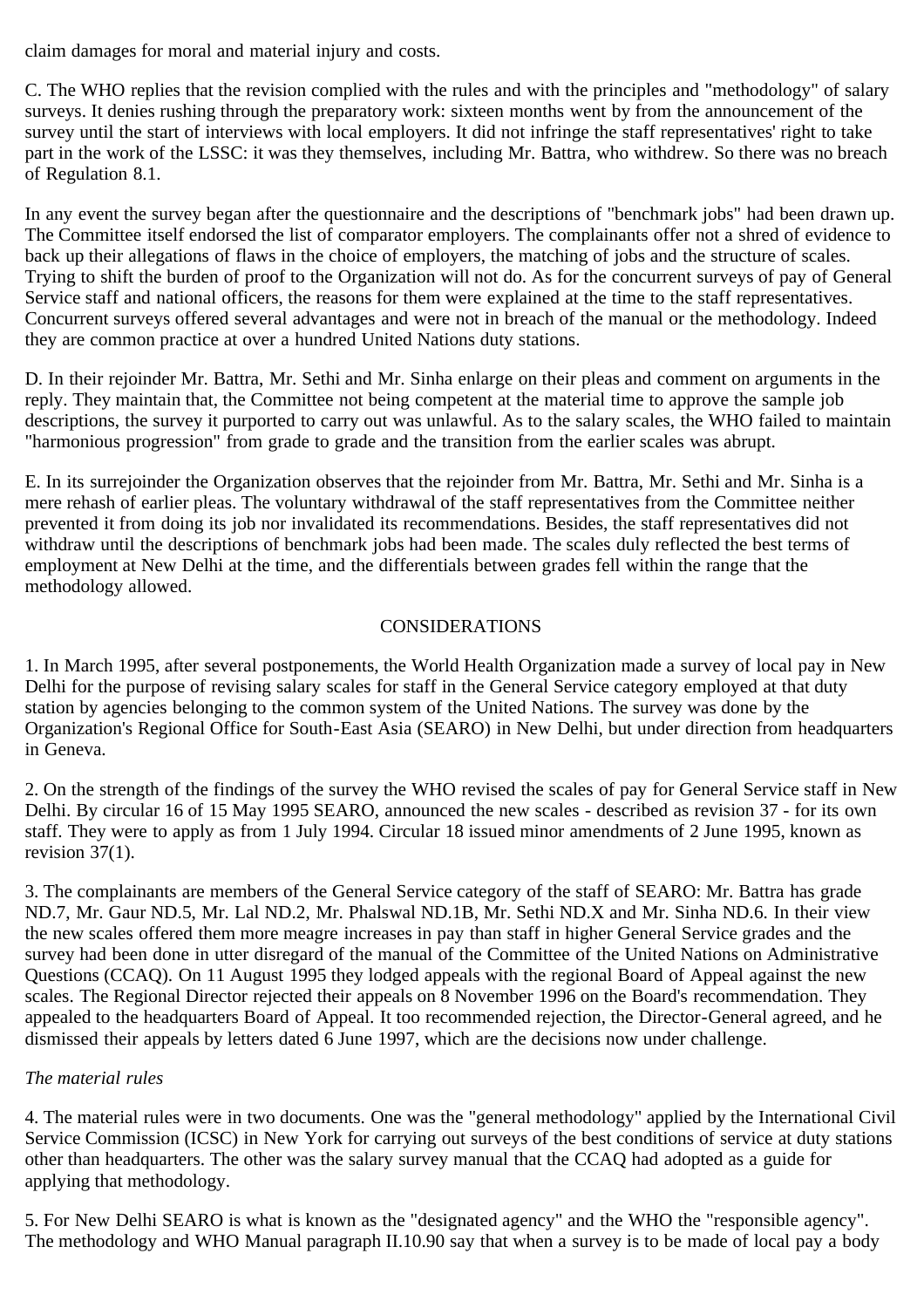known as the Local Salary Survey Committee (LSSC) is to be set up. The chairman is to be a senior official of the designated agency and the Committee is to consist of representatives of management and staff of the United Nations agencies that employ General Service staff at the duty station. It makes the preparations for a survey, coordinates the work and reports the findings of the survey to the responsible agency, which then decides on any revision of the pay scales.

6. According to the CCAQ's manual the purpose of the surveys is to establish "the salaries and conditions of service of locally recruited United Nations staff in the General Service category ... by reference to those of the presumed best employers in the locality, without being the absolute best". The methodology provides that no more than five years should elapse between surveys. The manual sets out in the following terms the steps to be taken to prepare for a survey.

Part II, step A

"The preparatory phase includes the monitoring of outside salary movements and the establishment of the LSSC, the selection of the jobs to be surveyed, the development of benchmark job description, the preparation of questionnaire and the establishment of the survey team. ..."

Those who carry out the survey are to get figures of local pay from a number of local employers for the sake of comparison.

Step A.1.1

"In respect of a comprehensive survey the monitoring function serves a dual purpose: it determines whether the employers retained for the previous survey remain among the best paying in the locality, and it serves to identify potential new comparator employers ..."

Step A.2.2

"... The work of the LSSC should commence approximately six months prior to the survey date."

The manual sets the criteria for choosing such "comparator" employers. Thus it says, under Step A.5.1:

"(a) employers selected should represent a reasonable cross-section of competitive economic sectors (including the public service of parastatal institutions) with no one sector unduly dominating the surveys;

(b) the employers to be surveyed should have been established in the locality for several years;

(c) there should be a considerable degree of continuity in the employers surveyed from one survey to the next, with a majority of employers from the previous survey normally being retained for the analysis and salary scale construction;

(d) the employers chosen should have both an established salary structure and a personnel system, and should preferably have at least 50 employees engaged in office work;

(e) an employer who uses United Nations salary scales as the primary basis for setting salaries should not be selected for comparison."

Further guidelines appear under step C.2.5:

"Where the comparator is a branch office of an organization with offices in a number of other cities, all data used in the computation should pertain to the locality where the salary survey is being conducted."

Lastly, the International Civil Service Commission approved as from 1 July 1993 a new "methodology" for carrying out surveys. The main changes of relevance to surveys in New Delhi were the requirements that the comparator employers should include at least seven with no fewer than 50 office employees and not more than two of those seven should belong to one and the same economic sector.

7. A working group of the LSSC drew up a list of some twenty employers for the survey in New Delhi, and kept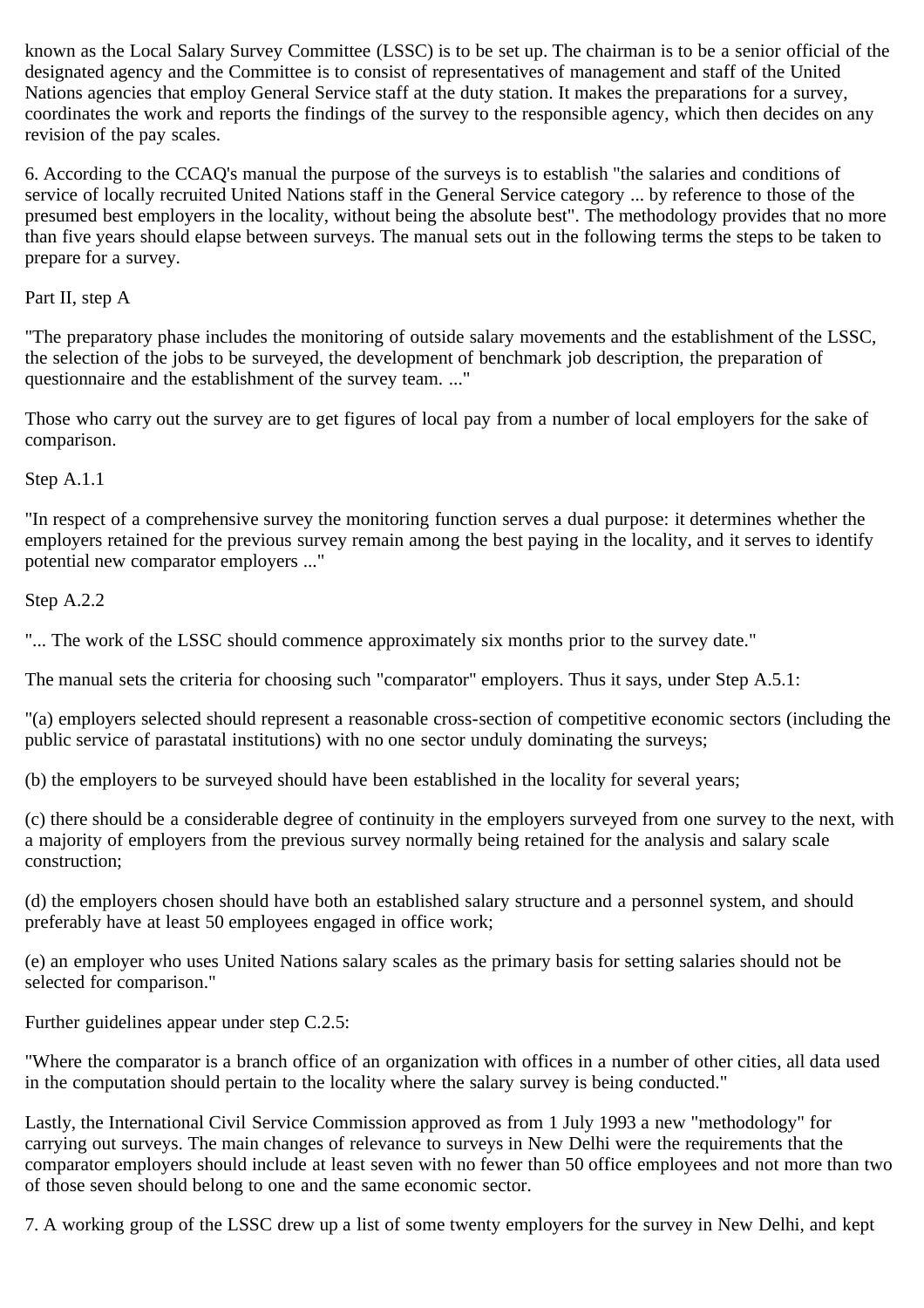seven of them: Nocil, Glaxo, Citibank and ANZ Grindlays Bank, all of Bombay; and, from New Delhi itself, the Bank of America, American Express and Pepsico. Of those all but the first two - Nocil and Glaxo - were new: the last survey, done in 1990, had not covered them.

8. The complainants submit in their original brief that the 1995 survey and the resulting scales were flawed on the following nine grounds:

The survey was "*ultra vires* and void" because the General Service category staff did not take part in the exercise.

The preparations for it were inadequate.

Concurrent surveys of pay were "forced upon" General Service staff and on "national officers", who are nationals of the country and locally recruited to perform - says the manual of the CCAQ - "functions of a professional nature requiring local knowledge and experience".

For the purpose of the survey there were no proper "benchmark job descriptions".

The questionnaire used in interviewing comparator employers ought to have been revised.

The selection of comparator employers was never completed; there was "preponderance" of employers in banking and manufacturing, all other sectors being left out.

The data used for the purpose of reckoning the new scales were so "half-baked" that it is doubtful whether the best prevailing local terms of employment were duly reflected in the findings of the survey. In particular -

(a) the new scales give nineteen steps for all grades but ND.X, contrary to the manual, which prescribes nine to twelve in each grade;

(b) the scales reduce the yearly step increment, though the amount of it is an acquired right and so may not be altered; and

(c) the scales are "faulty with regard to intergrade overlaps".

Because of breach of the provisions of the manual and the methodology the scales should - say the complainants be declared null and void.

The relief that the complainants seek is the quashing of the Director-General's decisions of 6 June 1997, the cancellation of the scales, the ordering of a new survey, and awards of material and moral damages and costs.

## *The preparatory work*

9. In its reply the WHO explains that, since there must be no more than five years between surveys and the last one had been done in January 1990, headquarters began in December 1993 to prepare for doing a survey in New Delhi in May 1994. Though the preparations went ahead, the survey was held over to July 1994. By June 1994 the LSSC felt that it could not keep to the schedule, but that the preparatory work might be over by the end of September and the survey done in the first week of October. That timing did not suit everyone and the start of the survey was held over yet again, with the LSSC's agreement, to 13 March 1995. There was another postponement to 27 March. The staff representatives on the Committee wanted another eight or ten weeks, but the Organization was adamant that everything was ready and it held to 27 March. On 20 March the staff representatives stopped taking part in the Committee's work on the grounds - according to a staff union bulletin of that date - that it was:

"... flouting the provisions of the ICSC Methodology and CCAQ Manual by embarking on an unilateral combined comprehensive survey for National Officers and [General Service] Staff in India in March 1995 disregarding the decisions of the Joint Local Committees responsible for conducting separate surveys for different categories of locally recruited staff."

10. The CCAQ's manual offers, in step A.4.4 and Annex II, a set of sample job descriptions for the purpose of ensuring "a high degree of consistency in the job descriptions" used for surveys. The LSSC found that they afforded a proper standard of comparison with jobs provided by the chosen employers. The manual says indeed in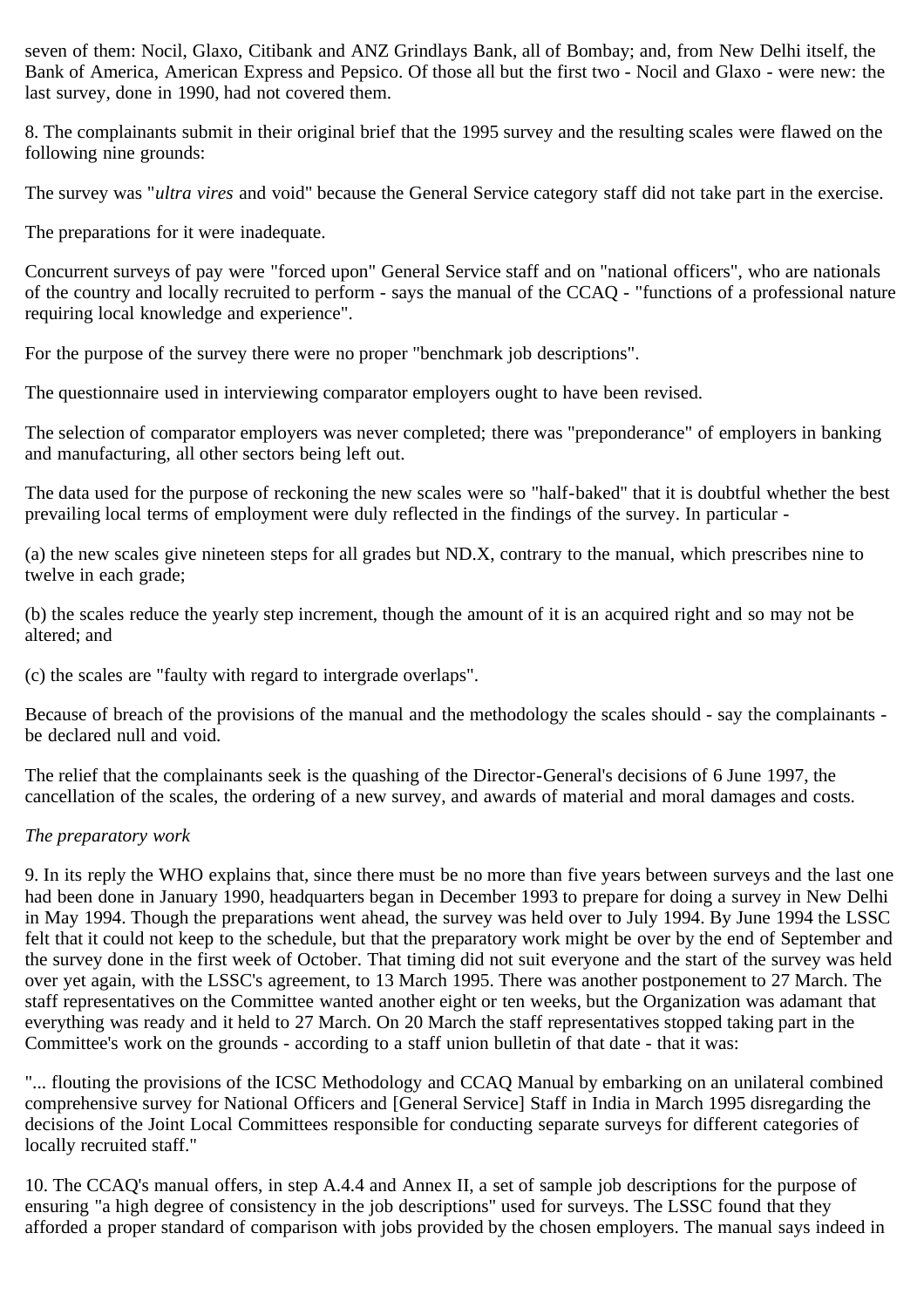A.4.4 that the LSSC may so use the sample descriptions. The full list of job descriptions was sent to headquarters for approval on 14 March 1995, two weeks before the survey was to begin.

11. A working group of the LSSC compiled a list of 20 employers it considered to be paying the best wages in the locality. It kept some from the last survey and added others. The Committee endorsed the list and on 22 March sent it to headquarters for approval.

12. For their interviews with those employers the specialists in charge of the survey were to use a questionnaire. It is a check list of questions which are neither compulsory nor exhaustive: the specialists may add others of their own if they see fit. Though the manual says, in step A.6.2, that the questionnaire "should be analysed and revised, if necessary, to reflect the local context", the one used this time had served the purpose before without difficulty, and the Committee saw no point in changing it for the new survey.

13. The complainants submit that two items of preparatory work were left undone: writing letters to the employers to announce the survey, and sending them the questionnaire.

14. The Organization's reply is that in fact those steps were taken before appointments were made to interview the employers.

15. On the evidence the Tribunal is satisfied that the requirements of both methodology and manual were complied with. The complainants' plea on that score has no substance.

### *The Local Salary Survey Committee*

16. The complainants plead that the staff representatives having withdrawn, the LSSC was no longer competent to act and that the Organization was in breach of its duty of consulting the staff either through such a body or else, in accordance with Staff Regulation 8.1, directly.

17. That plea too must fail. Not only did the Committee and its working party - both comprising staff representatives - function for many months before the survey began, but the Committee did not, as the complainants make out, cease to exist after the staff representatives had withdrawn. The WHO repeatedly invited them to take part, and their refusal to do so did not have the effect of disqualifying the Committee or invalidating its recommendations. The methodology provides in paragraph 6 that, though it is preferable to have representatives of both management and staff take part, the technical requirements will still be met even if one side prefers not to; so that actual participation by both sides is not a requirement. Nor was there any breach of Regulation 8.1. An analogy may be drawn with the issue that the Tribunal ruled on in Judgment 1565 (*in re* Kashmiri Lal Malhotra No. 6) under 8.

#### *The concurrent surveys*

18. The Organization says that concurrent surveys were not imposed for General Service staff and national officers. At no time did it intend to have joint preparatory work or analysis of data for those surveys, which were done separately for the two categories by separate salary survey committees: one for national officers and the other for the General Service staff. Joint work was to be limited to interviews: i.e. instead of having two separate sets of interviews the survey team would on the same occasion put questions both about national officers and about General Service staff.

19. The Tribunal is satisfied that there is no provision of the methodology or of the manual that precludes the approach that the Organization took.

## *The application of the methodology*

20. The complainants argue that the methodology was improperly followed in that the choice of local employers was flawed: the working party of the LSSC drew up the list of twenty and the Committee - at the time including the staff representatives - approved it. The twenty came from several sectors and were all interviewed. On the strength of the data obtained from the interviews the seven best employers were identified, and as many as three of the seven belonged to the financial sector. The Organization explains that that sector was one of the first to be "liberalized" and so was free to compete on the local market by offering higher wages.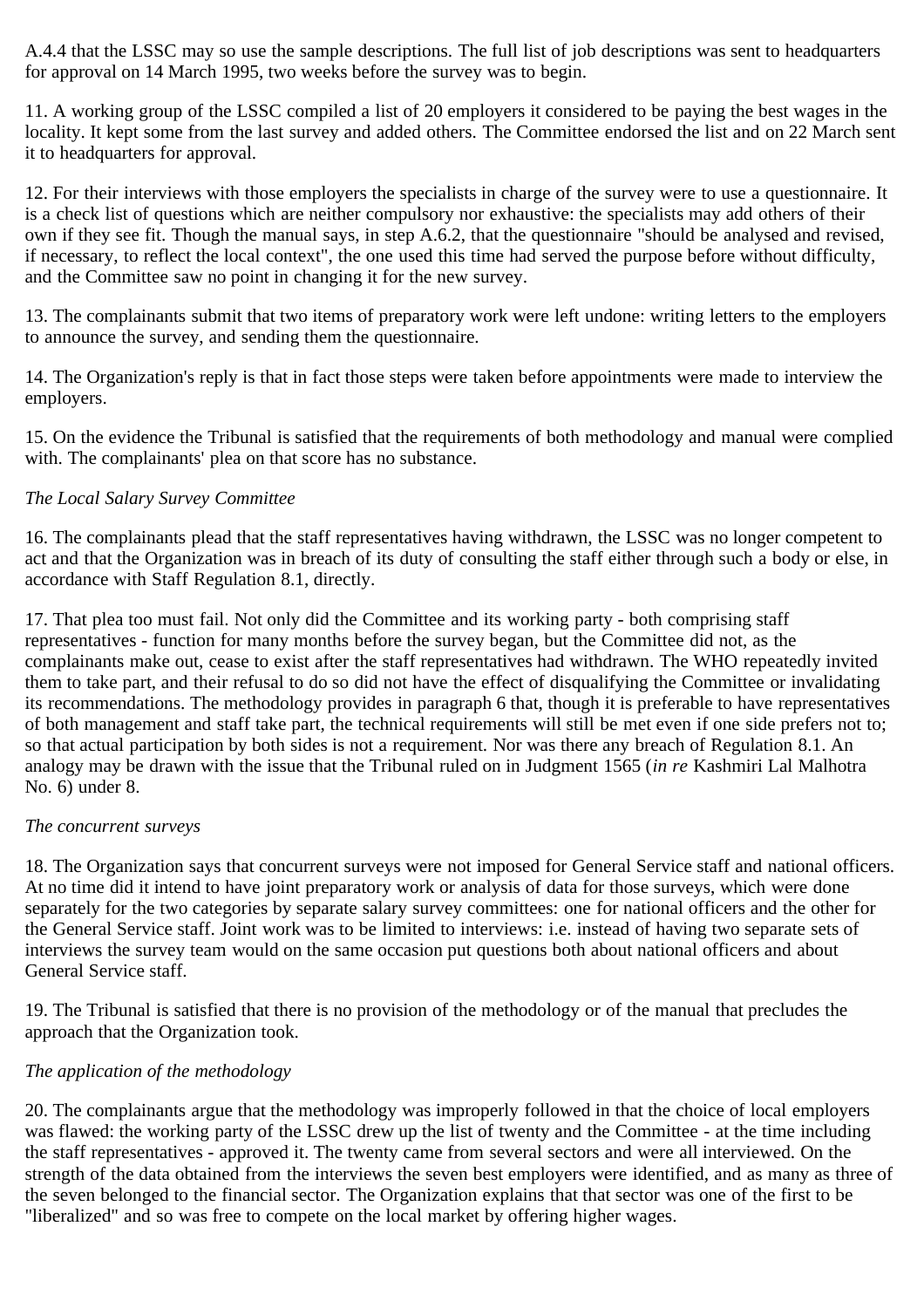21. It was quite in keeping with the CCAQ's manual for the survey to take the comparator employers from several sectors, provided that they were among the best employers and that no one sector was dominant. A document of the International Civil Service Commission (ICSC/37/R.18) reviews the general methodology for carrying out surveys at "non-headquarters" duty stations. It says in paragraph 121 that some employers may belong to the same economic sector provided that they account for fewer than half of the total number. And the remaining three came from three different sectors: petrochemicals, the manufacture of consumer goods, and pharmaceuticals. So no single sector was dominant, and there was a reasonably wide cross-section of sectors.

22. The complainants suggest that the choice of employers may have led to a mismatching of jobs and that the employers may have provided unreliable data because they have no system of grading. They do not, however, identify any particular case of such mismatching. The Organization replies that jobs were matched with due regard to the criteria set in the manual, including the functions performed and the level of supervision required. Only if the local job matched the "benchmark" job description in duties and responsibilities was it taken for the purpose of comparison. The Organization says, moreover, that all the employers confirmed that they had a grading system and did not reckon pay ad hoc. There is no evidence to suggest that the data provided were in any way unreliable.

23. The conclusion is that there was no breach of methodology or manual in carrying out the survey.

## *The salary scales*

24. The complainants doubt that the revised scales reflect the best terms of employment in the locality. They allege such "glaring anomalies" as having 19 steps in a single grade, "faulty ... grade overlap" and "reduction in annual increment".

25. The complainants offer not a shred of evidence to support their view that the scales were not a reflection of the best terms of employment in the locality. Their plea fails.

26. They object to the new scales on the grounds that they give 19 steps in each grade whereas the rules require that each grade should have at most 9 to 12. The Organization's answer is that for reasons that are linked to circumstances prevailing in New Delhi all the grades in question have since 1988 had 18 steps; that is not the outcome of the 1995 survey; and the differentials need not be the same at all levels and may vary as local practice changes.

27. The complainants' plea cannot succeed. The methodology says in paragraph 59 that the number of within-grade steps may be higher or lower in any particular locality, and there is therefore nothing wrong with the number of steps allotted to grades under the new scales.

28. As for what the complainants say about the overlap between grades, the WHO contends that the fact that it occurs at step VII of the higher grade is no "glaring anomaly": the overlap where grades have 12 steps would come at step III or IV of the higher grade, but when there are grades with as many as 19 steps the overlap is bound to occur at a higher step. The Organization points out that there has been the same structure of grades since 1988 and that it is quite consistent with the methodology. As to the decrease in the annual increment it submits that a reduction of a mere dozen Indian rupees - not even half a United States dollar - is no breach of the manual: adjustments may be made anyway if conditions in the locality warrant them, and there is no acquired right to the payment of increments at any particular level.

29. The complainants offer no argument in rebuttal of the Organization's reply on those issues. That being so, the conclusion is that they have not succeeded in proving any of the "glaring anomalies" they have alleged.

30. Mr. Battra, Mr. Sethi and Mr. Sinha state in their original brief that they do not understand how increases at higher levels came to be "capped" at about 55 per cent. The Organization denies putting any "cap" on the level of such increases, the 55 per cent increase for some grades being warranted by the relevant findings of the survey. The Tribunal is satisfied with that explanation, which those three complainants have failed to rebut.

31. The same three complainants further attempt to question the lawfulness of the new scales on the grounds that the WHO, the "responsible agency", constantly rejected recommendations from the LSSC for applying "staggered increases" in making interim adjustments to pay in 1990-95; instead - they say - the Organization decided to apply "across-the-board increases". To their mind that made "a mockery" of both methodology and manual. To support their plea they apply to the Tribunal for the issuance of "letters rogatory" under Article 11(2) of its Rules to obtain